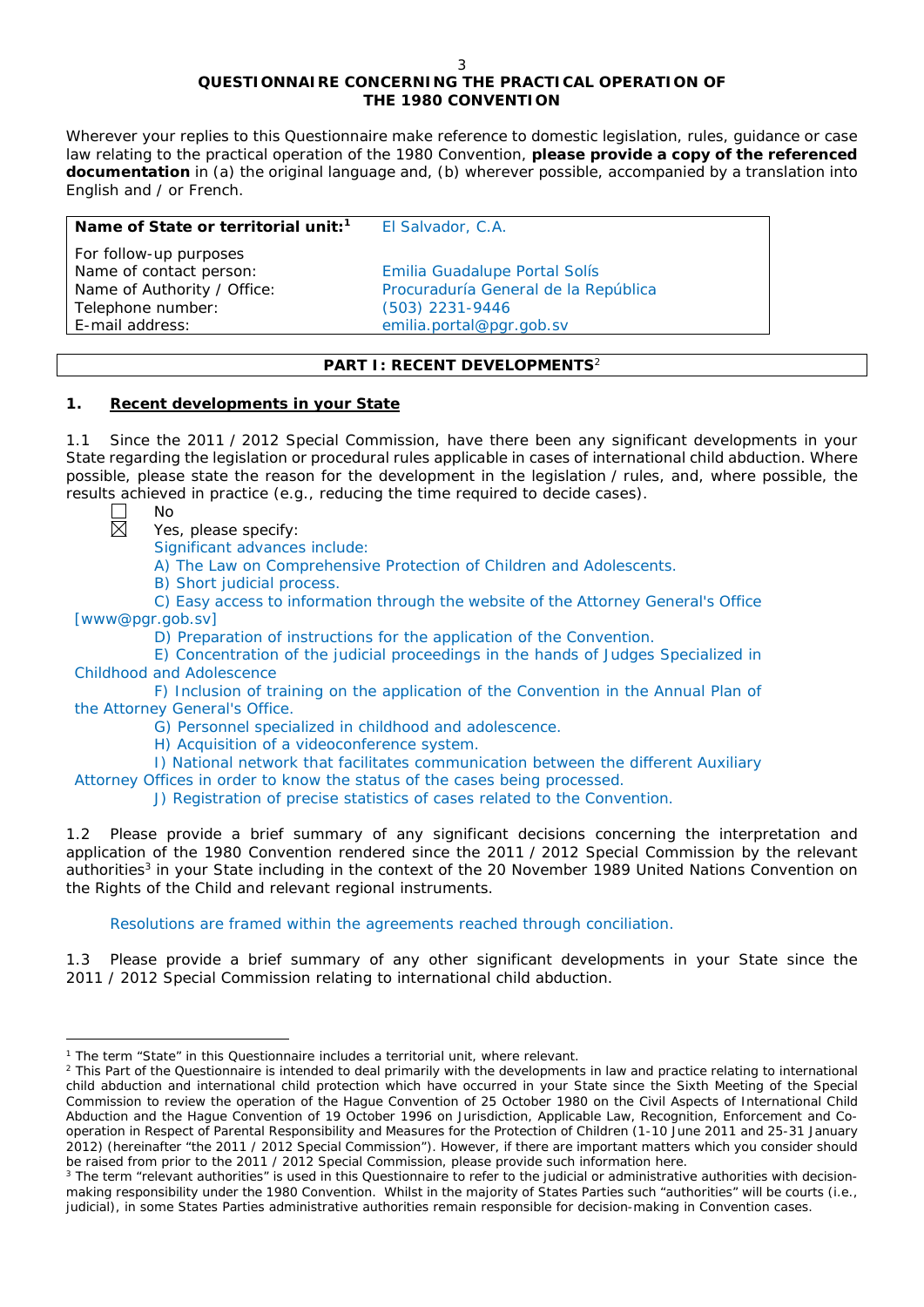The Central Authority of El Salvador, through the use of the Guide to Good Practice, has made the following significant changes:

A) Free legal assistance is provided in both the administrative and judicial levels.

(B) Within the framework of the Convention, a multidisciplinary team is available for the immediate handling of the cases.

C) Use of teleconferences with the Central Authority of the United States of America.

D) Video Conferences with Consuls of our country accredited in the United States of America.

E) Receipt and submission of an application by email for review, as an act prior to initiating the respective process.

F) Technical-legal advice to embassy personnel accredited in the country, on the application of the Convention.

G) Dissemination in the media of the Convention by the Office of the Attorney General of the Republic.

(H) Conducting workshops and training for the implementation of the Convention.

## **2. Issues of compliance**

2.1 Are there any States Parties to the 1980 Convention with whom you are having particular challenges in achieving successful co-operation? Please specify the challenges you have encountered and, in particular, whether the problems appear to be systemic.

No

No

No

No

No

Yes, please specify:

Please insert text here

2.2 Are you aware of situations / circumstances in which there has been avoidance / evasion of the 1980 Convention?

П

Yes, please specify:

Please insert text here

**PART II: THE PRACTICAL OPERATION OF THE 1980 CONVENTION**

## **3. The role and functions of Central Authorities designated under the 1980 Convention**<sup>4</sup>

## *In general*

3.1 Have any challenges arisen in practice in achieving effective communication or co-operation with other Central Authorities?

Yes, please specify: Please insert text here

3.2 Have any of the duties of Central Authorities, as set out in **Article 7** of the 1980 Convention, raised any particular problems in practice either in your State, or in States Parties with whom you have cooperated?<br>
<u>M</u>

Yes, please specify: Please insert text here

3.3 Has your Central Authority encountered any challenges with the application of any of the 1980 Convention provisions? If so, please specify.

Yes, please specify: Please insert text here

*Legal aid and representation*

3.4 Do the measures your Central Authority takes to provide or facilitate the provision of legal aid, legal advice and representation in return proceedings under the 1980 Convention (**Art. 7(2)-(g)**) result in delays in proceedings either in your own State, or, where cases originate in your State, in any of the requested States you have dealt with?

 $\Box$ No

 $\overline{a}$ 

<sup>&</sup>lt;sup>4</sup> See also Section 5 below on "Ensuring the safe return of children" which involves the role and functions of Central Authorities.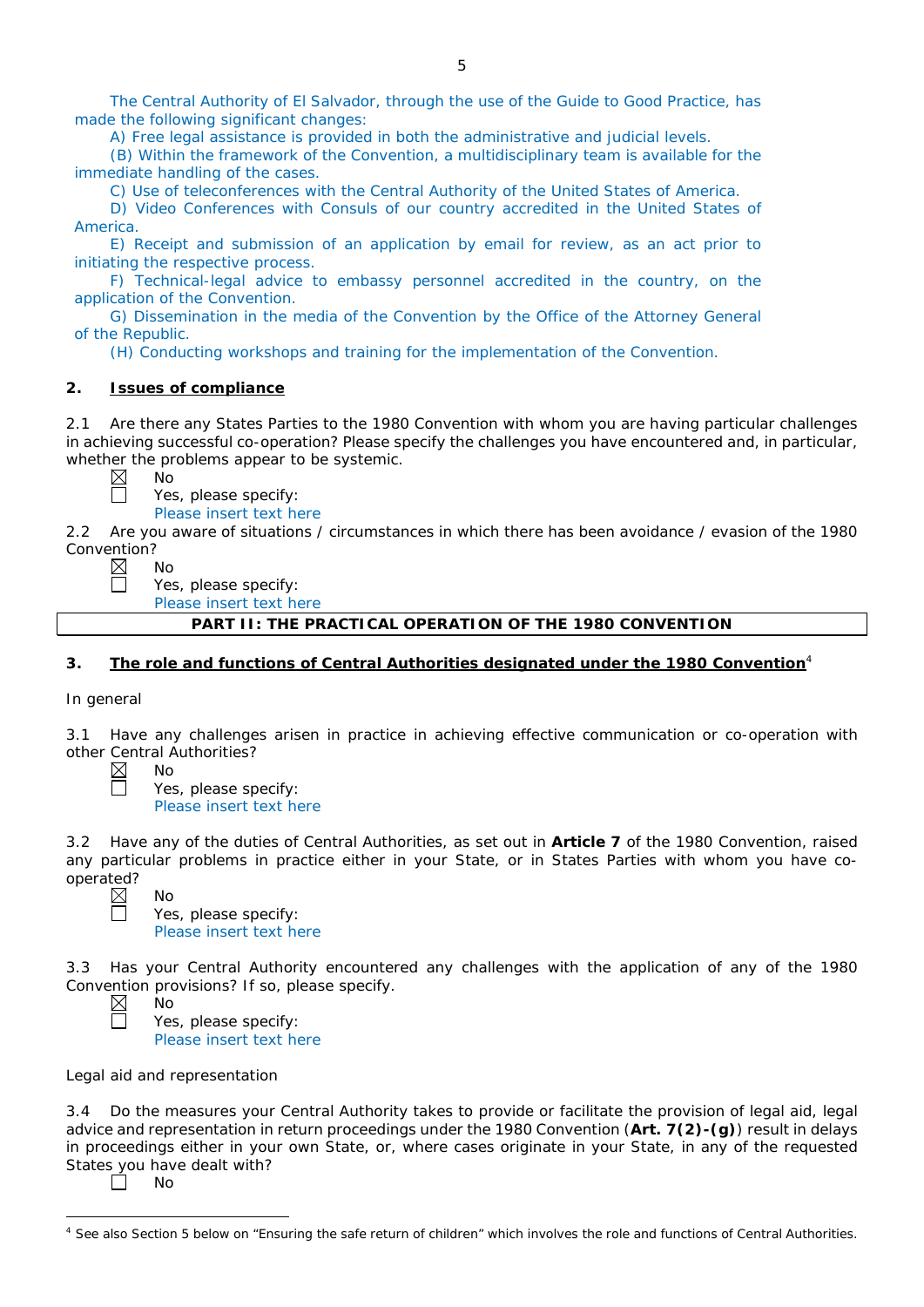

## Yes, please specify:

The Central Authority of our country provides free legal assistance, so there is no delay for the assignment of a lawyer, who is able to act immediately. However, when the assistance of the requested countries is not gratuitous or is costly, this does cause a delay since it is necessary to select a lawyer whose fees are relatively low.

3.5 Are you aware of any other challenges in your State, or, where cases originate in your State, in any of the requested States you have dealt with, regarding the obtaining of legal aid, advice and / or representation for either left-behind parents or taking parents?<sup>5</sup>



No

Yes, please specify:

The fact that in other States legal assistance is not free causes difficulties because in most cases our users have scarce economic resources. They cannot therefore afford to pay for the attorney fees, running the risk to abandon the case.

#### *Locating the child*

3.6 Has your Central Authority encountered any challenges with locating children in cases involving the 1980 Convention, either as a requesting or requested State?<br>  $\boxtimes$  No

No  $\Box$ 

Yes, please specify the challenges encountered and what steps were taken or are considered to be taken to overcome these challenges: Please insert text here

3.7 Has your Central Authority worked with any external agencies to discover the whereabouts of a child wrongfully removed to or retained within your State (*e.g.*, the police, Interpol, private location services)?

 $\Box$ No 闵

Yes, please share any good practice on this matter:

Other States have collaborated with our Central Authority through INTERPOL to locate illicitly abducted children.

## *Information exchange, training and networking of Central Authorities*

3.8 Has your Central Authority shared its expertise with another Central Authority or benefited from another Central Authority sharing its expertise with your Central Authority, in accordance with the Guide to Good Practice – Part I on Central Authority Practice?6

No

Yes, please specify: Please insert text here

Has your Central Authority organised or participated in any other networking initiatives between Central Authorities such as regional meetings via conference call or videoconference?

|     | NΩ |
|-----|----|
| . . |    |

Yes, please specify:

Our Central Authority has effective communication and coordination with the Central Authority of the United States of America, through Teleconference.

*Statistics*<sup>7</sup>

 $\overline{a}$ 

<sup>5</sup> See paras 1.1.4 to 1.1.6 of the "Conclusions and Recommendations of the Fifth Meeting of the Special Commission to review the operation of the *Hague Convention of 25 October 1980 on the Civil Aspects of International Child Abduction* and the practical implementation of the *Hague Convention of 19 October 1996 on Jurisdiction, Applicable Law, Recognition, Enforcement and Co-operation in Respect of Parental Responsibility and Measures for the Protection of Children* (30 October – 9 November 2006) (hereinafter referred to as the ["Conclusions and Recommendations of the 2006 Special Commission"](https://assets.hcch.net/upload/concl28sc5_e.pdf)) and paragraphs 32 to 34 of the [Conclusions and Recommendations of the Special Commission](https://assets.hcch.net/upload/wop/concl28sc6_e.pdf) to review the operation of the Hague Convention of *19 October 1980 on Jurisdiction, Applicable law, [Recognition, Enforcement and Co-operation in Respect of Parental Responsibility](https://assets.hcch.net/upload/wop/concl28sc6_e.pdf)  [and Measures for the Protection of Children](https://assets.hcch.net/upload/wop/concl28sc6_e.pdf)* (1-10 June 2011 and 25-31 January 2012) (hereinafter the "C&R of the 2011/2012 Special Commission") (available on the Hague Conference website at < www.hcch.net > under "Child Abduction Section" then "Special Commission meetings").

<sup>6</sup> Available on the Hague Conference website at < www.hcch.net > under "Child Abduction Section" then "Guides to Good Practice". See, in particular, Chapter 6.5 on twinning arrangements.

<sup>7</sup> See paras 1.1.16 to 1.1.21 of the Conclusions and Recommendations of the 2006 Special Commission (*supra.* note 5).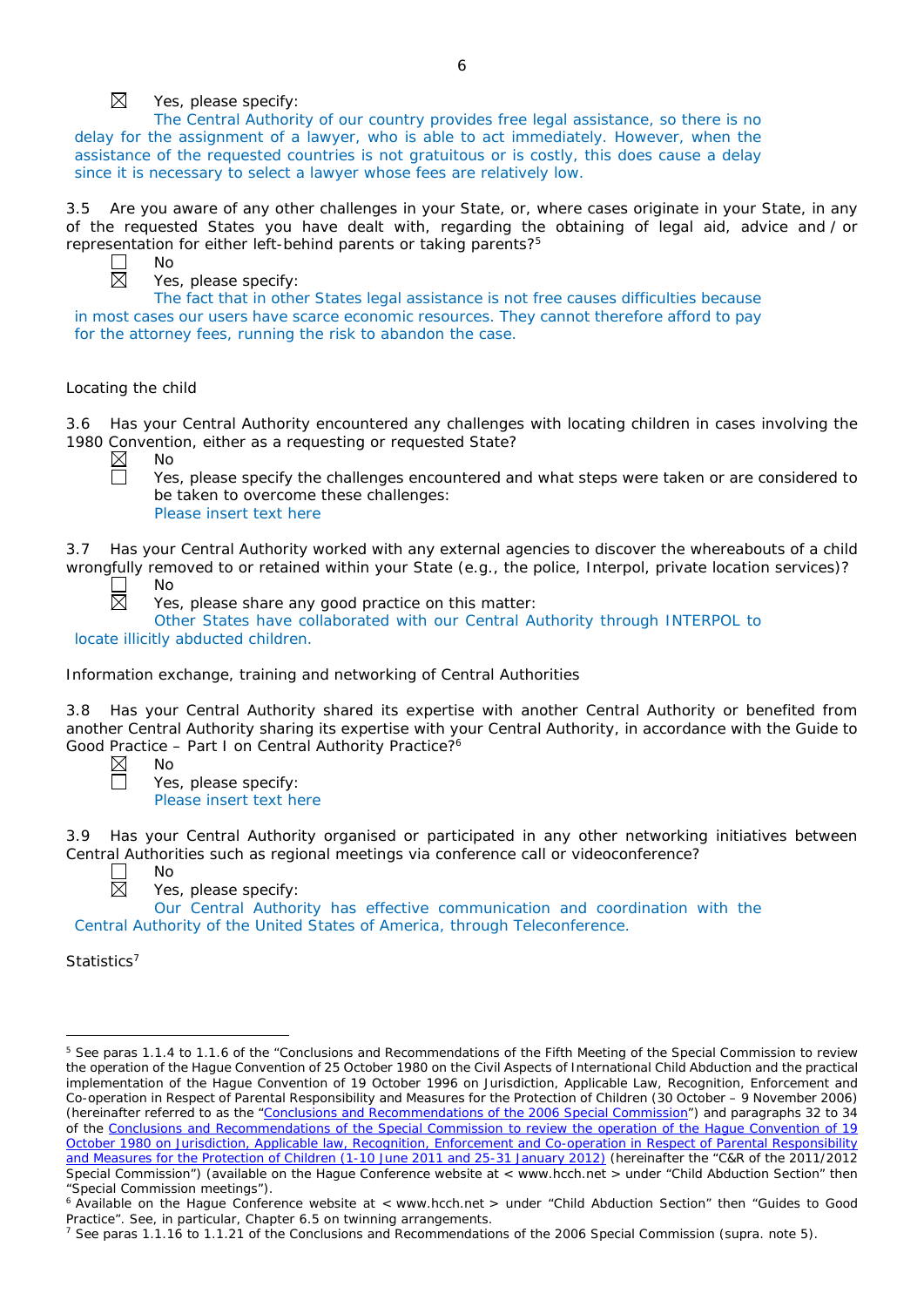3.10 If your Central Authority does not submit statistics through the web-based INCASTAT database, please explain why.

Our Central Authority sends data through INCASTAT

*Prompt handling of cases*

No

3.11 Does your Central Authority have mechanisms in place to ensure the prompt handling of cases?

 $\boxtimes$ 

Yes, please specify:

There are no specific mechanisms for lack of budget; however, all actions are carried out in order to expedite proceedings.

3.12 If your Central Authority is experiencing delays in handling cases please specify the main reasons for these delays:

Please insert text here

#### **4. Court proceedings & promptness**

4.1 Has your State limited the number of judicial or administrative authorities who can hear return applications under the 1980 Convention (*i.e.*, concentration of jurisdiction")?8

Yes

No

No, please indicate if such arrangements are being contemplated:

In El Salvador, the competence to hear minor abduction cases belongs to the Judges of childhood and adolescence, within the framework of the Short Process.

4.2 Does your State have mechanisms in place to handle return decisions within six weeks (*e.g.*, production of summary evidence, limitation of appeals, swift enforcement)?



ñ

Yes, please explain:

The short process lasts for twenty working days (three weeks or so). Therefore, once the return case is opened, according to the legal framework, the process should take no more than three weeks. According to the observed practice, the maximum time of proceedings has been around six weeks (although it must be reiterated that the procedural mechanism forces it to be resolved in three weeks or twenty working days).

4.3 If your response to the previous question is No, does your State contemplate implementing mechanisms to meet the requirement of prompt return under the 1980 Convention (*e.g.*, procedures, bench-books, guidelines, protocols)?

| ____ |  |
|------|--|
|      |  |

П

П

 $\overline{a}$ 

No, please explain: Please insert text here

Yes, please explain:

Please insert text here

4.4 If your State is experiencing delays in handling return decisions please specify the main reasons for these delays:

Please insert text here

4.5 Do your courts regularly order immediate protective measures when initiating the return procedure, so as to prevent a new removal and minimize the harm to the child (*e.g.*, prohibit removal of the child from the jurisdiction, retain documentation, grant provisional access rights to the leftbehind parent)? ⊠

No, please explain:

The few cases handled at the judicial level have not involved the need to dictate some type of protection measure, and the reason is that it is an agile, expeditious procedure.

Yes, please explain: Please insert text here

4.6 Do your courts make use of direct judicial communications to ensure prompt proceedings?

<sup>&</sup>lt;sup>8</sup> See, *The [Judges' Newsletter](https://www.hcch.net/en/instruments/conventions/publications2/judges-newsletter)* on International Child Protection – Vol. XX / [Summer-Autumn 2013](https://assets.hcch.net/upload/newsletter/nl2013tome20en.pdf) the special focus of which was "Concentration of jurisdiction under the *Hague Convention of 25 October 1980 on the civil aspects of International Child Abduction* and other international child protection instruments".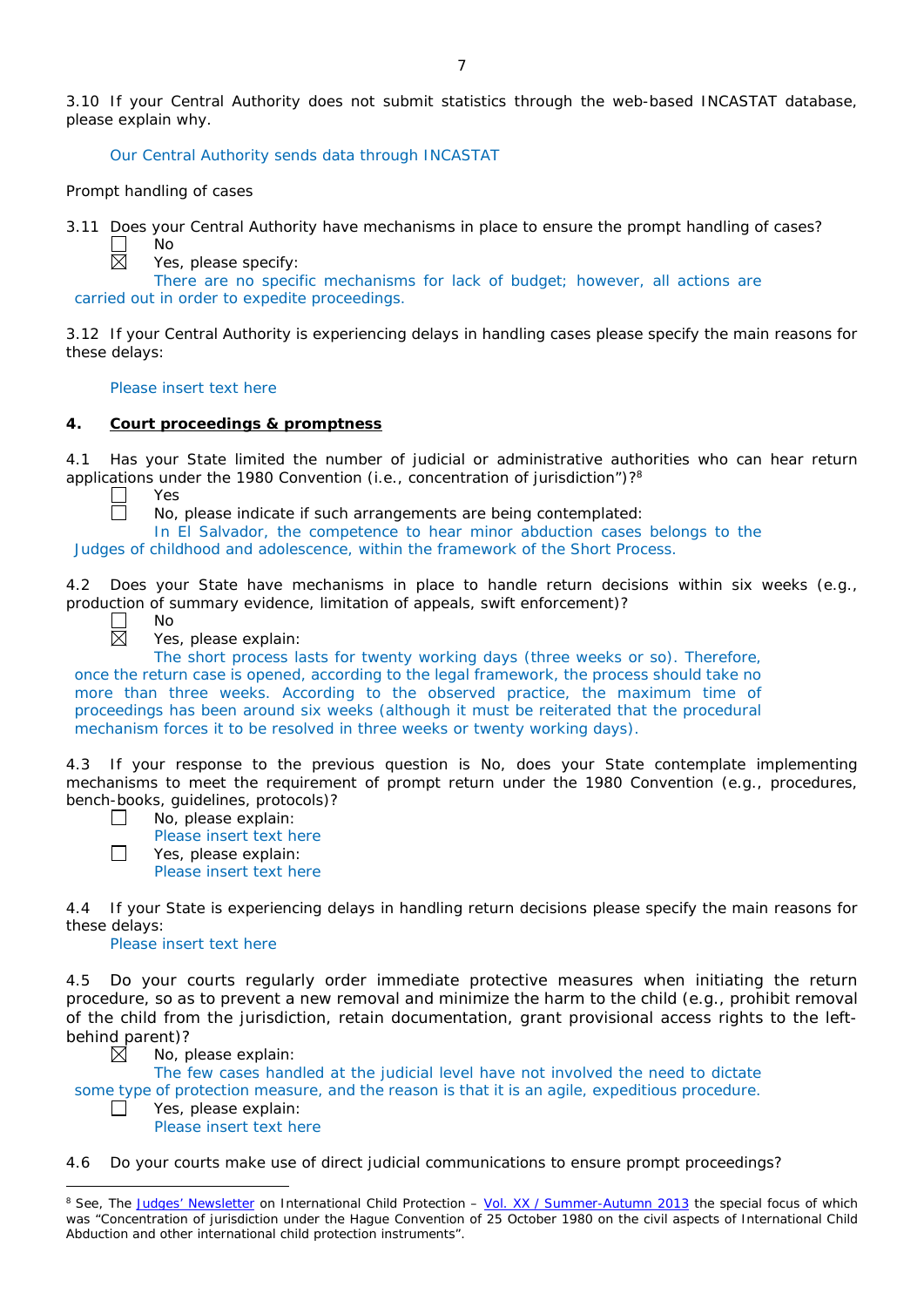

Yes No, please explain:

There has been no need to do that. There have only been a few cases , and this resource has not been requested. We reiterate that perhaps the agility of the Short Process has not even made possible its invocation.

4.7 If your State has not designated a sitting judge to the International Hague Network of Judges does your State intend to do so in the near future?

Yes

No, please explain:

In the case of El Salvador, there are two named Judges: Lawyer María de Los Angeles Figueroa Meléndez, Principal, and Alex David Marroquín Martínez, Alternate.

4.8 Please comment upon any cases (whether your State was the requesting or requested State), in which the judge (or decision-maker) has, before determining an application for return, communicated with a judge or other authority in the requesting State regarding the issue of the child's safe return. What was the specific purpose of the communication? What was the outcome?

There have been no such cases.

## **5. Ensuring the safe return of children**<sup>9</sup>

*Methods for ensuring the safe return of children*<sup>10</sup>

5.1 What measures has your Central Authority taken to ensure that the recommendations of the 2006 and 2011 / 2012 Special Commission meetings<sup>11</sup> regarding the safe return of children are implemented? The Central Authority of our State, requests confirmation from the requesting state that the child has returned.

5.2 In particular, in a case where the safety of a child is in issue and where a return order has been made in your State, how does your Central Authority ensure that the appropriate child protection bodies in the *requesting* State are alerted so that they may act to protect the welfare of a child upon return (until the appropriate court in the requesting State has been effectively seised)?

So far, no case similar to the one presented has been brought to our attention. However, if there was to be one, the whole System of Integral Protection of Children and Adolescents would be activated for the protection of the child.

5.3 Where there are concerns in the requested State regarding possible risks for a child following a return, what conditions or requirements can the relevant authority in your State put in place to minimise or eliminate those concerns?

We have had experiences in which the concerns have been devaluated through research that is carried out through Social Work. This investigation includes:

 $\Box$  Check if the place of residence of the father or mother is located in the risk area.

 $\Box$  If the father or mother, as the case may be, has a family support network for the care of the child or adolescent at the time of his or her return.

 $\Box$  Verify the conditions of life that are offered to the child or adolescent upon returning to their country of origin.

*Use of the 1996 Convention to ensure a safe return*

 $\overline{a}$ 

<sup>9</sup> See **Art. 7(2)** *h)* of the 1980 Convention.

<sup>&</sup>lt;sup>10</sup> Where relevant, please make reference to the use of undertakings, mirror orders and safe harbour orders and other such measures in your State.

<sup>11</sup> See the [Conclusions and Recommendations](https://assets.hcch.net/upload/concl28sc5_e.pdf) of the Special Commission of 2006 (*supra.* note 5) at paras 1.1.12 and 1.8.1 to 1.8.2 and 1.8.4 to 1.8.5 and the Appendix to the Conclusions and Recommendations and the [Conclusions and Recommendations](https://assets.hcch.net/upload/wop/concl28sc6_e.pdf)  of the 2011 / [2012 Special Commission](https://assets.hcch.net/upload/wop/concl28sc6_e.pdf) (*supra.* note 5).at paras 39-43.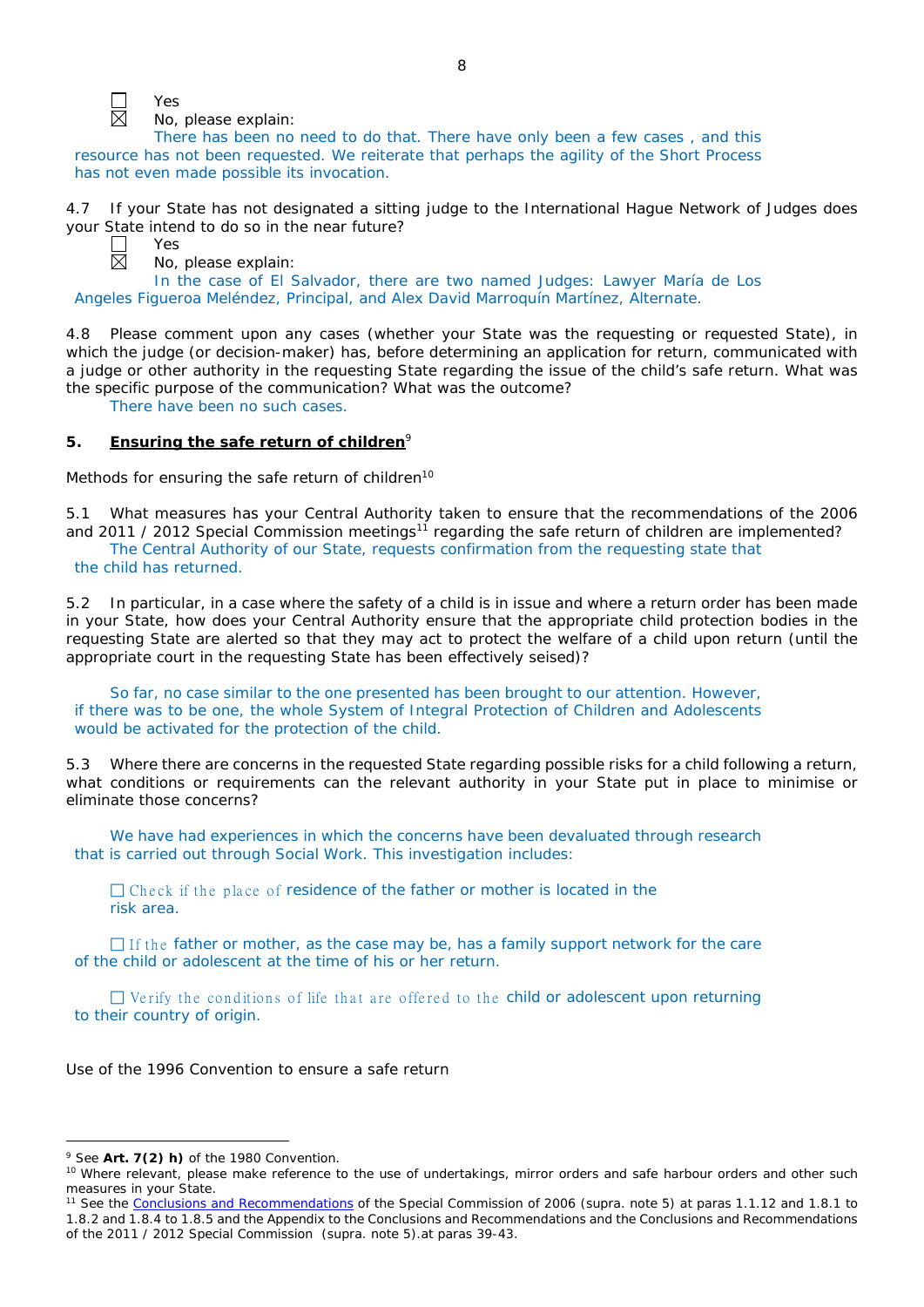5.4 If your State is not Party to the 1996 Convention, is consideration being given to the possible advantages of the 1996 Convention in providing a jurisdictional basis for urgent protective measures associated with return orders (**Arts 7 and 11**), in providing for their recognition by operation of law (**Art. 23**), and in communicating information relevant to the protection of the child (**Art. 34**)?

No Yes, please explain: Please insert text here

## *Protection of primary carer*

5.5 Are you aware of cases in your State where a primary carer taking parent, for reasons of personal security (*e.g.*, domestic or family violence, intimidation, harassment, etc.) or others, has refused or has not been in a position to return with the child to the requesting State? How are such cases dealt with in your State? Please explain and provide case examples where possible.

To date there have been no cases where a primary care taker taking parent has refused to return the child even though there is a return order. If this was to happen, the System would be activated in order to order the location of the child.

5.6 In particular, would your authorities consider putting in place measures to protect the primary carer upon return in the requesting State as a mean to secure the safe return of the child? Please explain and provide case examples where possible.

The entire system of Comprehensive Protection of Children and Adolescents would be activated, and each institution would assume responsibility within its competences to respond to the needs that arise in each particular case.

## *Post-return information*

5.7 In cases where measures are put in place in your State to ensure the safety of a child upon return, does your State (through the Central Authority, or otherwise) attempt to monitor the effectiveness of those measures upon the child's return? Would you support a recommendation that States Parties should cooperate to provide each other with follow-up information on such matters, insofar as is possible?

## Yes, we are prepared to endorse any recommendations.

5.8 If your State is not Party to the 1996 Convention, is consideration being given to the possible advantages of the 1996 Convention in providing a jurisdictional basis for requesting a report on the situation of the child upon return to the State of habitual residence (**Art. 32-(a)**)?

 $N<sub>0</sub>$ 

Yes, please explain: Please insert text here

# **6. Voluntary agreements and mediation**

6.1 How does your Central Authority (either directly or through any intermediary) take, or is it considering taking, appropriate steps under **Article 7-(c)** to secure the voluntary return of the child or to bring about an amicable resolution of the issues? Please explain:

The Central Authority of our country makes use of the conciliation procedure, in order to obtain immediate favorable results and in a strive to guarantee the parties their fundamental rights.

6.2 In what ways have you used the "Guide to Good Practice on Mediation" $12$  for the purpose of implementing the 1980 Convention in your State? Please explain:

We have specific procedures and instructions that govern how the conciliation should be done.

 $\overline{a}$  $12$  Available on the Hague Conference website at < www.hcch.net > under "Child Abduction Section" then "Guides to Good Practice".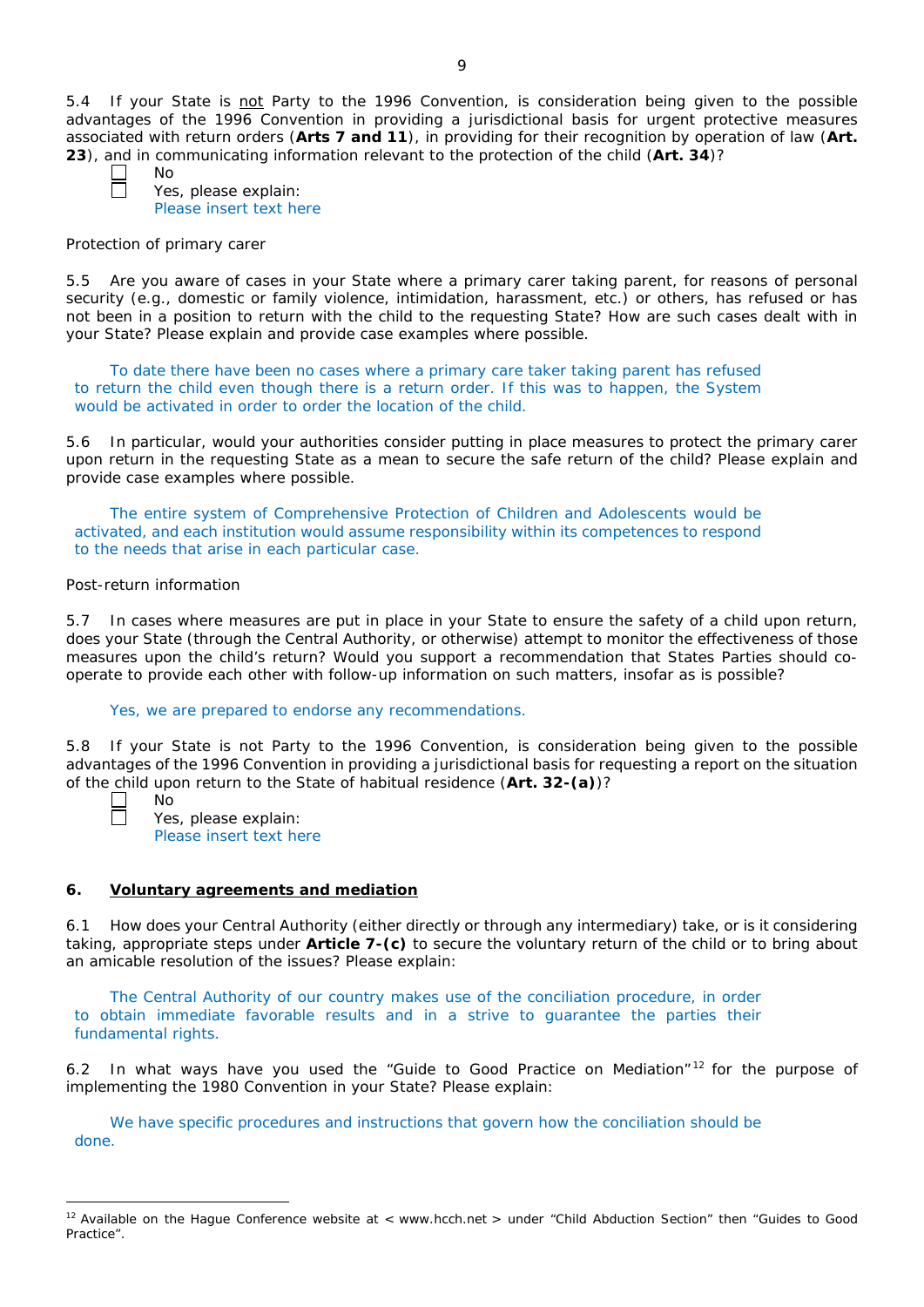6.3 Has your State considered or is it in the process of considering the establishment of a Central Contact Point for international family mediation to facilitate access to information on available mediation services and related issues for cross-border family disputes involving children, or has this task been entrusted to the Central Authority?<sup>13</sup>

 $\Box$ 

No, please explain: Please insert text here

Yes, please explain:

We do not know whether a Central Mediation Contact Point is being considered. since cases related to the Convention are dealt with through the conciliation process.

# **7. Preventive measures**

No

Yes

7.1 Has your State taken steps to advance the development of a travel form under the auspices of the International Civil Aviation Organisation?14

Yes, please describe: Please insert text here

7.2 Regardless of whether the International Civil Aviation Organisation adds the development of a travel form to its work programme, would your State support the development of a non-mandatory model travel form under the auspices of the Hague Conference?

 $\boxtimes$ 

 $\overline{a}$ 



No, please explain: Any initiative that leads to speed in the abduction proceedings and consequently

# in the return of the child should be adopted as a practice by the State.

# **8. The Guide to Good Practice under the 1980 Convention**

8.1 In what ways have you used the Parts of the Guide to Good Practice<sup>15</sup> to assist in implementing for the first time, or improving the practical operation of, the 1980 Convention in your State?

a. Part I on Central Authority Practice. Please explain:

Our State has used the Guide to Good Practice as a support to expedite the cases

that are being carried out, since the Guide has been designed taking into account the experiences of other States.

b. Part II on Implementing Measures. Please explain:

In this respect, it should be noted:

-The existence of the Short Process without the possibility of cassation. This makes the case reach the Chamber of Children and Adolescents, and once the decision is signed, no challenge can be filed in another instance, unlike the case of constitutional processes (Habeas Corpus or Amparo)

-The design of the Short Process is simple, and must last a maximum of 20 business days. The decision must therefore be executed immediately, and there is no need to initiate a forced execution process.

-In addition, there is the possibility, in this logic, to request the intervention of the Police or the Attorney General's Office, when there is a refusal to comply with the order voluntarily.

c. Part III on Preventive Measures. Please explain:

Judges on their part did not need to use a specific mechanism to guarantee the return. The short process, in its structure, is very agile, expeditious and simple and in a period of three weeks provides the possibility of resolving the case.

<sup>&</sup>lt;sup>13</sup> As it has been encouraged in the Guide to Good Practice on Mediation, Chapter 4, on "Access to Mediation". par. 114-117. See also [Conclusions and Recommendations of the 2011](https://assets.hcch.net/upload/wop/concl28sc6_e.pdf) / 2012 Special Commission (*supra.* note 5) at par. 61.

<sup>14</sup> See the [Conclusions and Recommendations of the 2011](https://assets.hcch.net/upload/wop/concl28sc6_e.pdf) / 2012 Special Commission (*supra.* note 5) at par. 92.

<sup>&</sup>lt;sup>15</sup> All Parts of the Guide to Good Practice under the 1980 Convention are available on the Hague Conference website at < www.hcch.net > under "Child Abduction Section" then "Guides to Good Practice".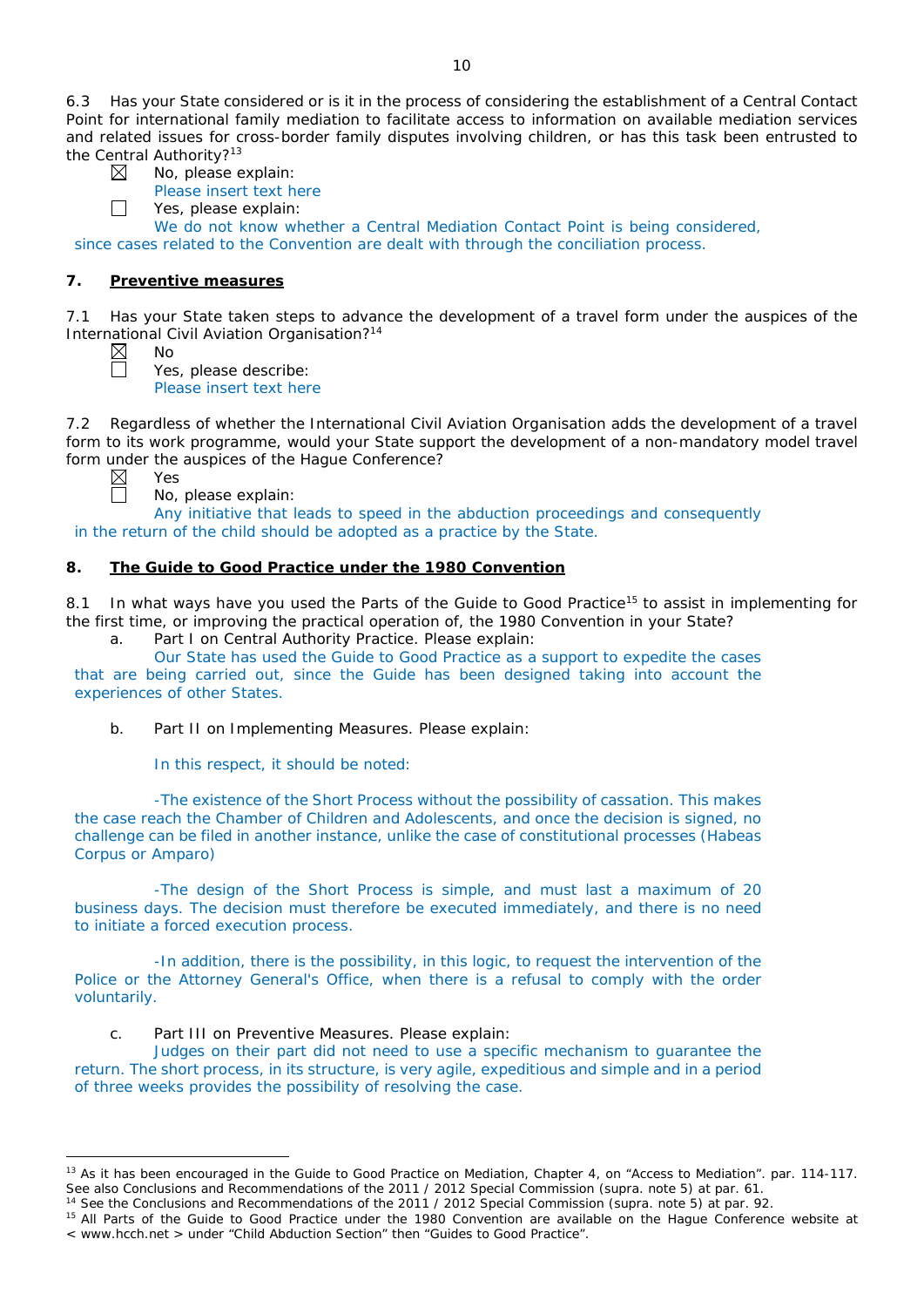However, measures of protection are already implemented, among others, the following:

A) The Law on the Integral Protection of Children and Adolescents LEPINA prohibits the illicit transfer and retention of children and adolescents; even though such practice is based on the exercise of personal authority, custody and personal care , the visitation regime or the rules on authorization to leave the country. Consequently, the State will guarantee the eradication of this practice. (Article 43)

B) The effective application of the phases of the Short Process, which helps to decrease the time to get responses.

C) Article 44 of the Law on Comprehensive Protection of Children and Adolescents LEPINA, stipulates the need for authorization of both parents for the child or adolescent to leave the country. In case that such authorization was not given, it can be granted by the court (due to the existence of the conflict).

d. Part IV on Enforcement. Please explain:

The sentence pronounced establishes the period within which the return or delivery of the child must be executed to the person requesting it or responsible for receiving the child. As a general rule the delivery takes place immediately. In addition, the return order clearly states how the return operations should be carried out.

8.2 How have you ensured that the relevant authorities in your State have been made aware of, and have had access to, the Guide to Good Practice?

Please insert text here

8.3 Do you have any other comments about any Part of the Guide to Good Practice?

Please insert text here

## **9. Publicity and debate concerning the 1980 Convention**

9.1 Has the 1980 Convention given rise to (a) any publicity (positive or negative) in your State, or (b) any debate or discussion in your national parliament or its equivalent?<br>  $\boxtimes$  No<br>  $\Box$  Yes please indicate the outcome of this debate or discussion

No

Yes, please indicate the outcome of this debate or discussion, if any: Please insert text here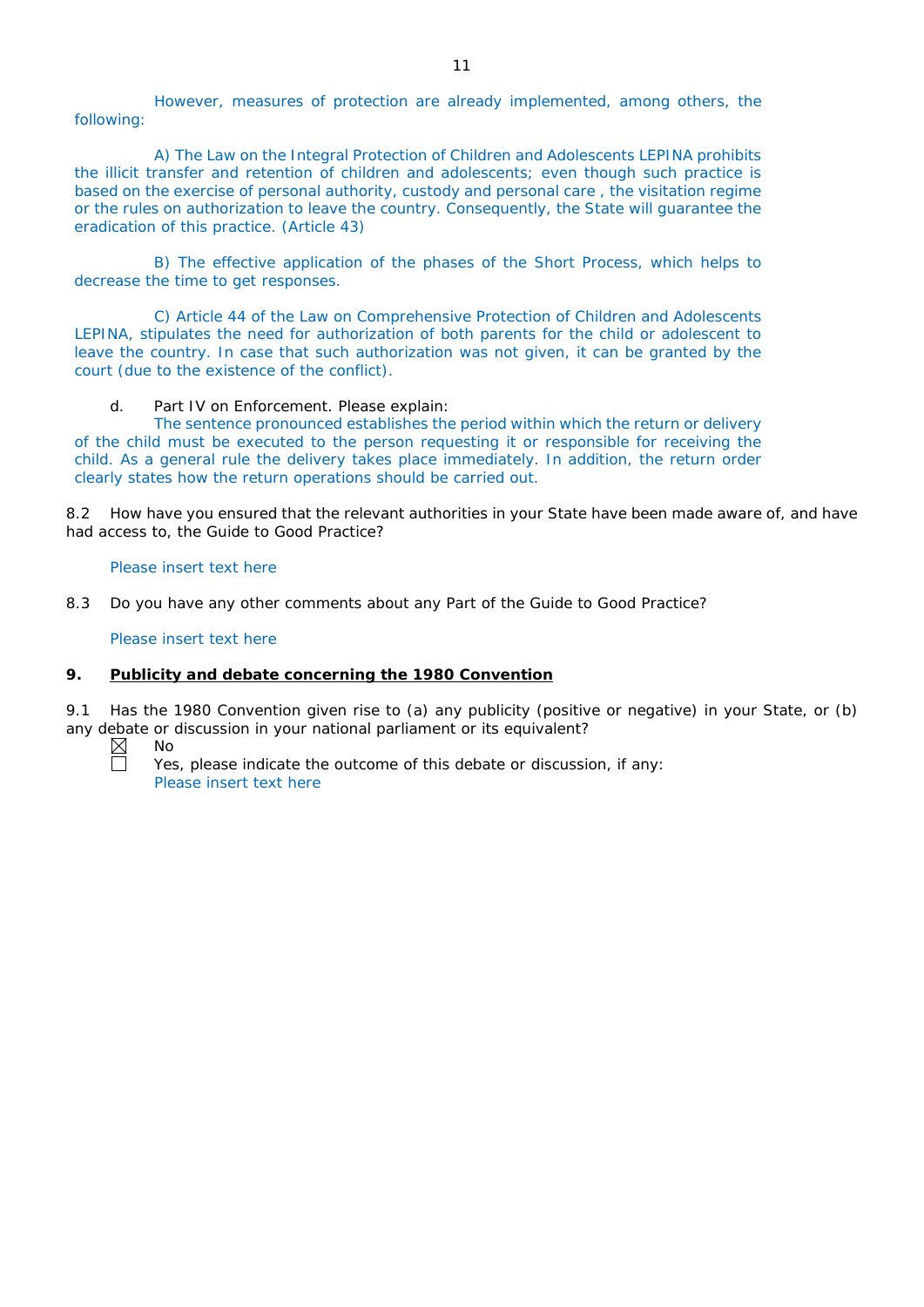9.2 By what methods does your State disseminate information to the public about the 1980 Convention?

Through the media, whether radio or television.

## **PART IV: TRANSFRONTIER ACCESS / CONTACT AND INTERNATIONAL FAMILY RELOCATION**

## **10. Transfrontier access / contact**<sup>16</sup>

10.1 Since the 2011 / 2012 Special Commission, have there been any significant developments in your State regarding Central Authority practices, legislation, procedural rules or case law applicable in cases of transfrontier contact / access?

岗

 $\overline{a}$ 

No

Yes, please explain:

A) The Law on Comprehensive Protection of Children and Adolescents.

B) Short judicial proceedings.

C) Easy access to information through the website of the Attorney General's Office [www@pgr.gob.sv]

D) Preparation of instructions for the application of the Convention.

E) Concentration of the judicial processes in the hands of the Judges Specialized in Childhood and Adolescence

F) Inclusion of training on the application of the Convention in the Annual Plan of the Attorney General's Office.

G) Personnel specialized in childhood and adolescence.

10.2 Please indicate any important developments in your State, since the 2011 / 2012 Special Commission, in the interpretation of **Article 21** of the 1980 Convention.

The important changes have taken place in the Right of Return of the child and the Law on Visitation, being the following:

A) Free legal assistance is provided in both the administrative and judicial levels.

(B) Within the framework of the Convention, a multidisciplinary team is available to give the cases immediate attention.

C) Use of teleconferences with the Central Authority of the United States of America.

D) Video Conferences with Consuls of our country accredited in the United States of America.

E) Receipt and submission of an application by email for review, as an act prior to initiating the respective proceeding.

F) Technical-legal advice to embassy personnel accredited in the country, on the application of the Convention.

G) Dissemination in the media of the Convention by the Office of the Attorney General of the Republic.

(H) Conducting workshops and training for the implementation of the Convention.

10.3 What problems have you experienced, if any, as regards co-operation with other States in respect of:

- a. the granting or maintaining of access rights; Please insert text here
- b. the effective exercise of rights of access; and Please insert text here
- c. the restriction or termination of access rights. ?

Please provide case examples where possible.

There have been no problems, because of the maintenance of effective communication between the Central Authorities.

<sup>16</sup> See the [Conclusions and Recommendations](https://assets.hcch.net/upload/concl28sc5_e.pdf) of the 2006 Special Commission (*supra.* note 5) at paras 1.7.1 to 1.7.3.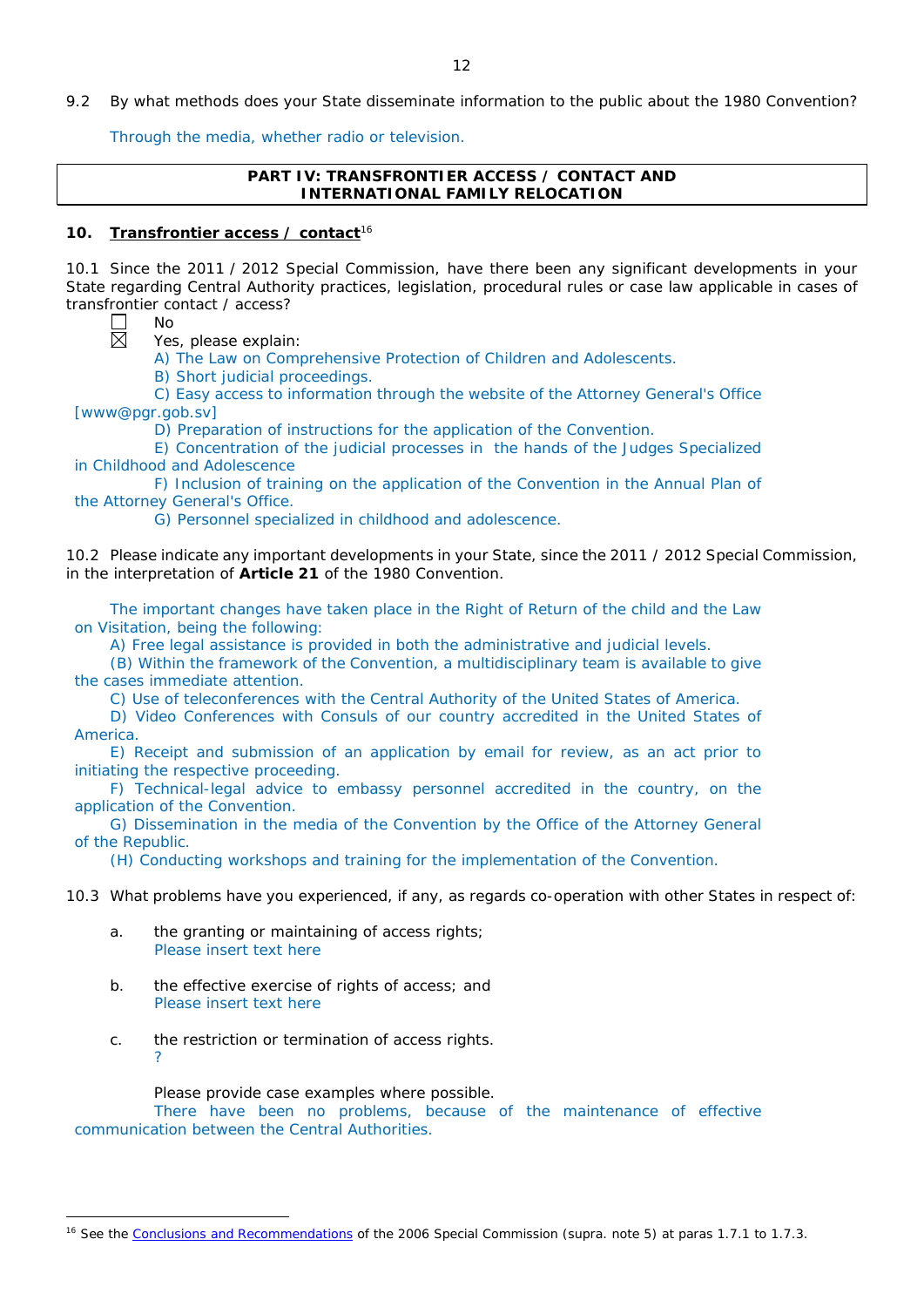10.4 In what ways have you used the "General Principles and Guide to Good Practice on Transfrontier Contact Concerning Children"17 to assist in transfrontier contact / access cases in your State? Can you suggest any further principles of good practice?

This situation has not materialized to date. However, in the event that this was to happen, conciliation would be applied as a way of solving the situation in a friendly way, in order to guarantee the rights of the child or adolescent.

## **11. International family relocation**<sup>18</sup>

11.1 Since the 2011 / 2012 Special Commission, have there been any significant developments in your State regarding the legislation, procedural rules or case law applicable to international family relocation? Where possible, please explain these developments in the legislation, procedural rules or case law:

Please insert text here

#### **PART V: NON-CONVENTION CASES AND NON-CONVENTION STATES**

## **12. Non-Convention cases and non-Convention States**

12.1 Are there any States that you would particularly like to see become a State Party to the 1980 Convention? If so, what steps would you suggest could be taken to promote the Convention and encourage ratification of, or accession to, the Convention in those States? Please explain:

#### Please insert text here

12.2 Are there any States which are not Parties to the 1980 Convention or not Members of the Hague Conference that you would like to see invited to the Special Commission meeting in 2017?

#### Please insert text here

#### *The "Malta Process"*<sup>19</sup>

 $\overline{a}$ 

12.2 In relation to the "Malta Process":

a. Do you have any comment to make on the "Principles for the Establishment of Mediation Structures in the context of the Malta Process" and the accompanying Explanatory Memorandum?<sup>20</sup> Please insert text here

b. Have any steps been taken towards the implementation of the Malta Principles in your State and the designation of a Central Contact Point, in order to better address cross-border family disputes over children involving States that are not a Party to the 1980 and 1996 Conventions? П

*"*1.7.4 The Special Commission concludes that parents, before they move with their children from one country to another, should be encouraged not to take unilateral action by unlawfully removing a child but to make appropriate arrangements for access and contact preferably by agreement, particularly where one parent intends to remain behind after the move.

No

<sup>&</sup>lt;sup>17</sup> Available on the Hague Conference website at < www.hcch.net > under "Child Abduction Section" then "Guides to Good Practice".

See the Conclusions and Recommendations of the 2006 Special Commission meeting at paras 1.7.4 to 1.7.5:

<sup>1.7.5</sup> The Special Commission encourages all attempts to seek to resolve differences among the legal systems so as to arrive as far as possible at a common approach and common standards as regards relocation."

<sup>&</sup>lt;sup>19</sup> The "Malta Process" is a dialoque between certain States Parties to the 1980 and 1996 Conventions and certain States which are not Parties to either Convention, with a view to securing better protection for cross-border rights of contact of parents and their children and addressing the problems posed by international abduction between the States concerned. For further information see the Hague Conference website at < www.hcch.net > under "Child Abduction Section" then "Judicial Seminars on the International Protection of Children".

<sup>&</sup>lt;sup>20</sup> The Principles and Explanatory Memorandum were circulated to all Hague Conference Member States and all States participating in the Malta Process in November 2010. They are available on the Hague Conference website at < www.hcch.net > under "Child Abduction Section" then "Judicial Seminars on the International Protection of Children".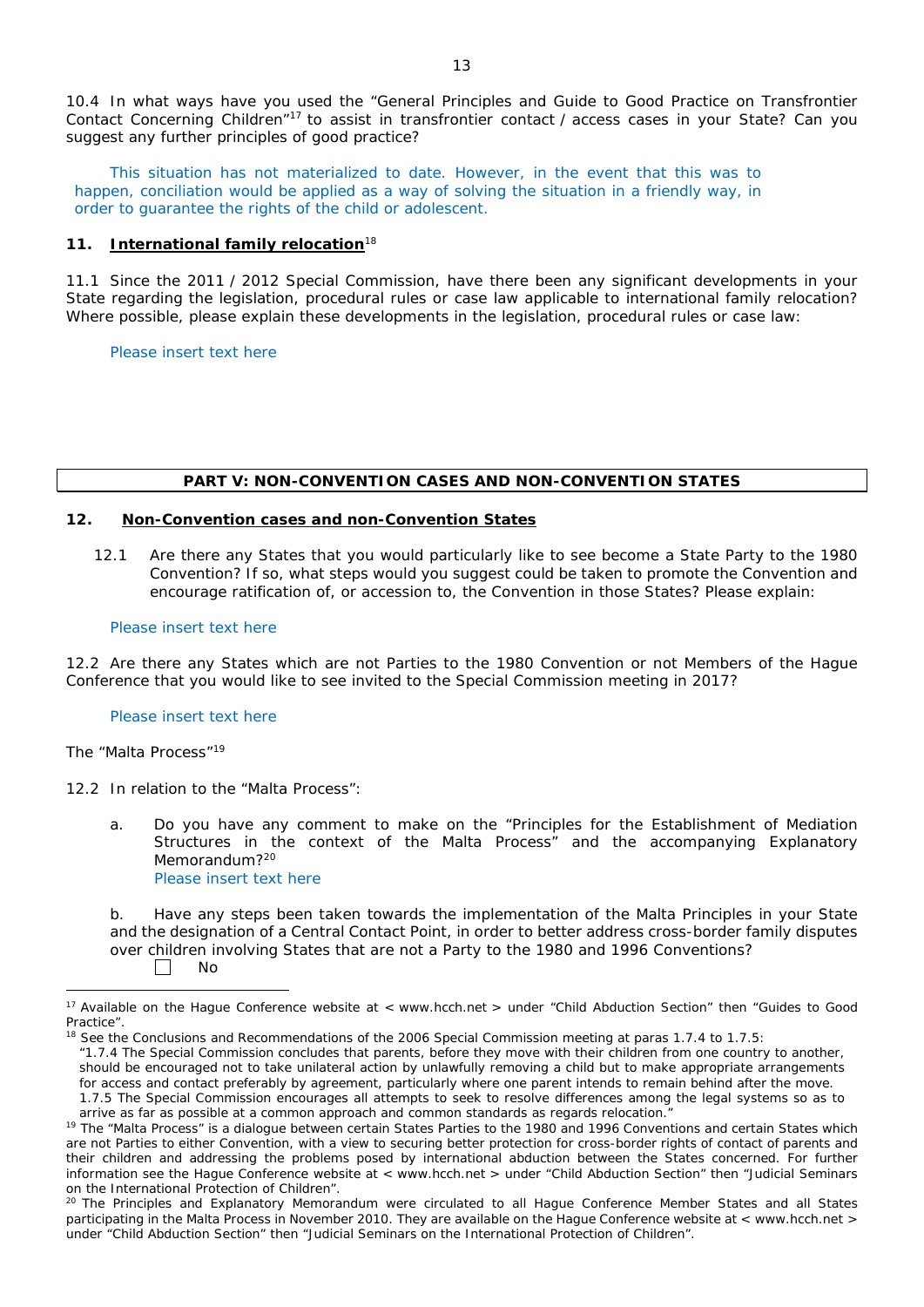Yes, please explain:  $\Box$ Please insert text here

c. What is your view as to the future of the "Malta Process"? Please insert text here

## **PART VI: TRAINING AND EDUCATION AND THE TOOLS, SERVICES AND SUPPORT PROVIDED BY THE PERMANENT BUREAU**

## **13. Training and education**

13.1 Can you give details of any training sessions / conferences organised in your State to support the effective functioning of the 1980 Convention, and the influence that such sessions / conferences have had?

The Central Authority has implemented a permanent training program for the operational staff of the Office of the Attorney General of the Republic in order to strengthen knowledge of the Convention and facilitate its implementation.

## **14. The tools, services and support provided by the Permanent Bureau**

## *In general*

 $\overline{a}$ 

14.1 Please comment or state your reflections on the specific tools, services and support provided by the Permanent Bureau to assist with the practical operation of the 1980 and 1996 Conventions, including:

- a. The Country Profile available under the Child Abduction Section. Please insert text here
- b. INCADAT (the international child abduction database, available at < www.incadat.com >). Please insert text here
- c. *The Judges' Newsletter* on International Child Protection the publication of the Hague Conference on Private International Law which is available online for free;<sup>21</sup> Please insert text here
- d. The specialised "Child Abduction Section" of the Hague Conference website  $(<$  www.hcch.net >); Please insert text here
- e. INCASTAT (the database for the electronic collection and analysis of statistics on the 1980 Convention);  $22$

The information is included in the INCASTAT database on the Online Platform. However, in reviewing the data it is mentioned that El Salvador has not sent any data.

- f. Providing technical assistance and training to States Parties regarding the practical operation of the 1980 and 1996 Conventions. <sup>23</sup> Such technical assistance and training may involve persons visiting the Permanent Bureau or, alternatively, may involve the Permanent Bureau organising, or providing assistance with organising, national and international judicial and other seminars and conferences concerning the Convention(s) and participating in such conferences; Please insert text here
- g. Encouraging wider ratification of, or accession to, the Convention(s), including educating those unfamiliar with the Convention(s);  $24$

<sup>&</sup>lt;sup>21</sup> Available on the Hague Conference website at < www.hcch.net > under "Child Abduction Section" and "Judges' Newsletter on International Child Protection". For some volumes of *The Judges' Newsletter*, it is possible to download individual articles as required.

 $22$  Further information is available via the Hague Conference website at < www.hcch.net > under "Child Abduction Section" then "INCASTAT".

<sup>&</sup>lt;sup>23</sup> Such technical assistance may be provided to judges, Central Authority personnel and / or other professionals involved with the practical operation of the Convention(s).

 $24$  Which again may involve State delegates and others visiting the Permanent Bureau or, alternatively, may involve the Permanent Bureau organising, or providing assistance with organising, national and international judicial and other seminars and conferences concerning the Convention(s) and participating in such conferences.